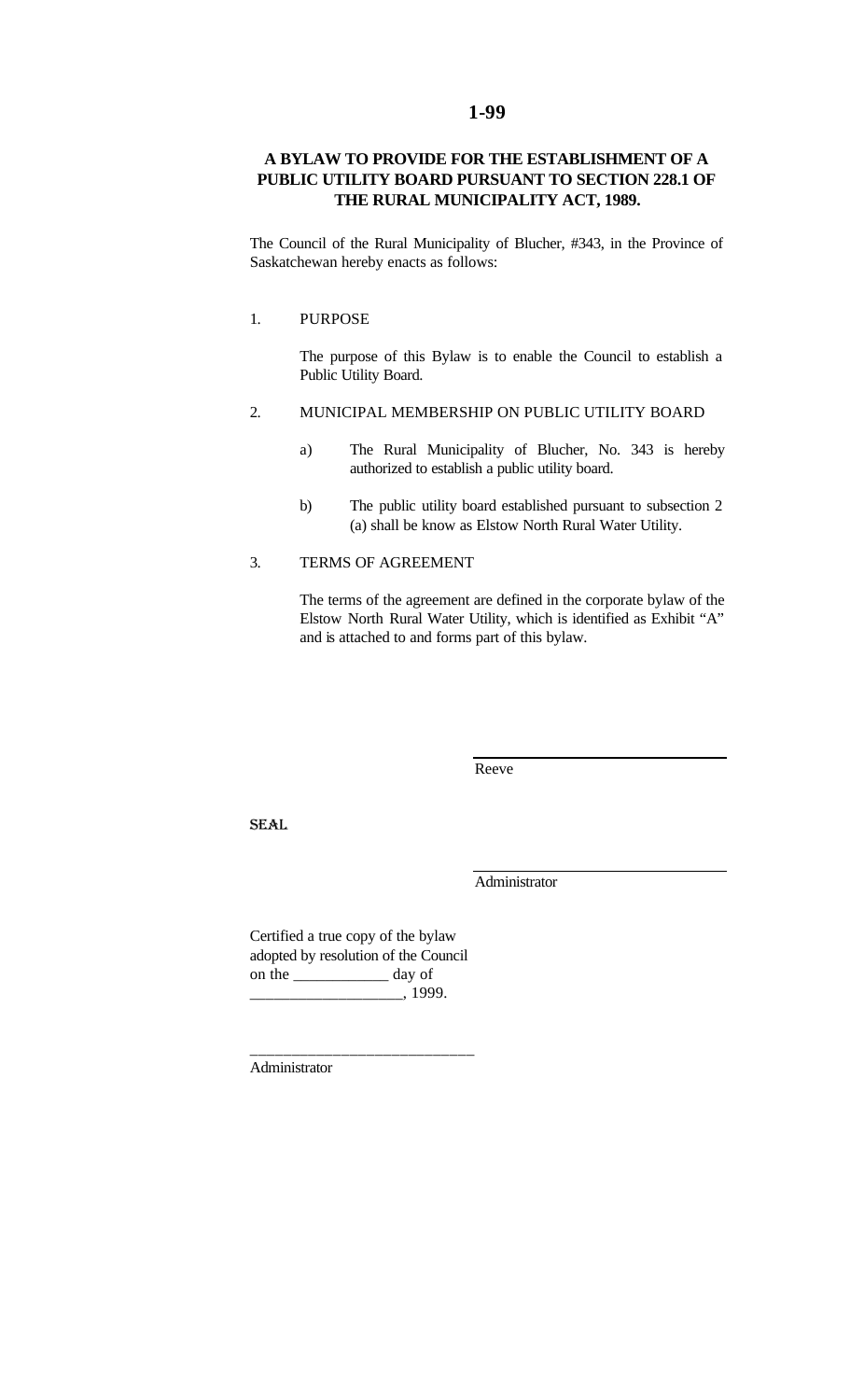## **EXHIBIT "A" TO BYLAW NO. 1-99**

# **CORPORATE BYLAW ELSTOW RURAL WATER UTILITY**

## 1. DEFINITIONS

In this bylaw:

- a) "Act" means The Rural Municipality Act, 1989, as amended from time to time, and in the case of such amendment, any references to the bylaws of the Public Utility Board shall be read as referring to the amended provisions.
- b) "Public Utility Board" means the Elstow North Rural Water Utility, a body corporate established pursuant to Section 228.1 of the Act by the Rural Municipality of Blucher, No. 343.
- c) "Board" shall mean the Board of Directors of the Public Utility Board.
- d) "Member" and "member municipality" means a rural municipality or urban municipality involved in the agreement establishing the public utility board.
- e) "Subscribers" means persons who subscribe to receive the benefit of the public utility.

## 2. BUSINESS OF THE PUBLIC UITILITY BAORD

- (1) Fiscal year
	- (a) The fiscal year of the public utility board shall be the calendar year.
	- (b) The annual meeting of the subscribers of the public utility board shall be held not later than 90 days following January 1, of each year. Written notice shall be mailed to each subscriber at least 15 days prior to the meeting.
- (2) Signing Officers
	- (a) Contracts, documents or other instruments requiring execution by the public utility board shall be signed on behalf of the public utility board by two persons; one of which shall be secretary-treasurer and one of the Chairperson or Vice-Chairperson.
- (3) Borrowing Powers

## The Board may:

- (a) borrow money on the credit of the public utility board;
- (b) pledge debt obligations of the public utility board;
- (c) mortgage, hypothecate, pledge or otherwise create a security interest in all or any property of the public utility board owned or subsequently acquired, to secure any debt obligation of the public utility board.
- (4) Delegation of Powers

The public utility board shall have all the powers conferred on the council of a municipality by Sections 226 to 240, not including Sections 227 and 236 of the Act.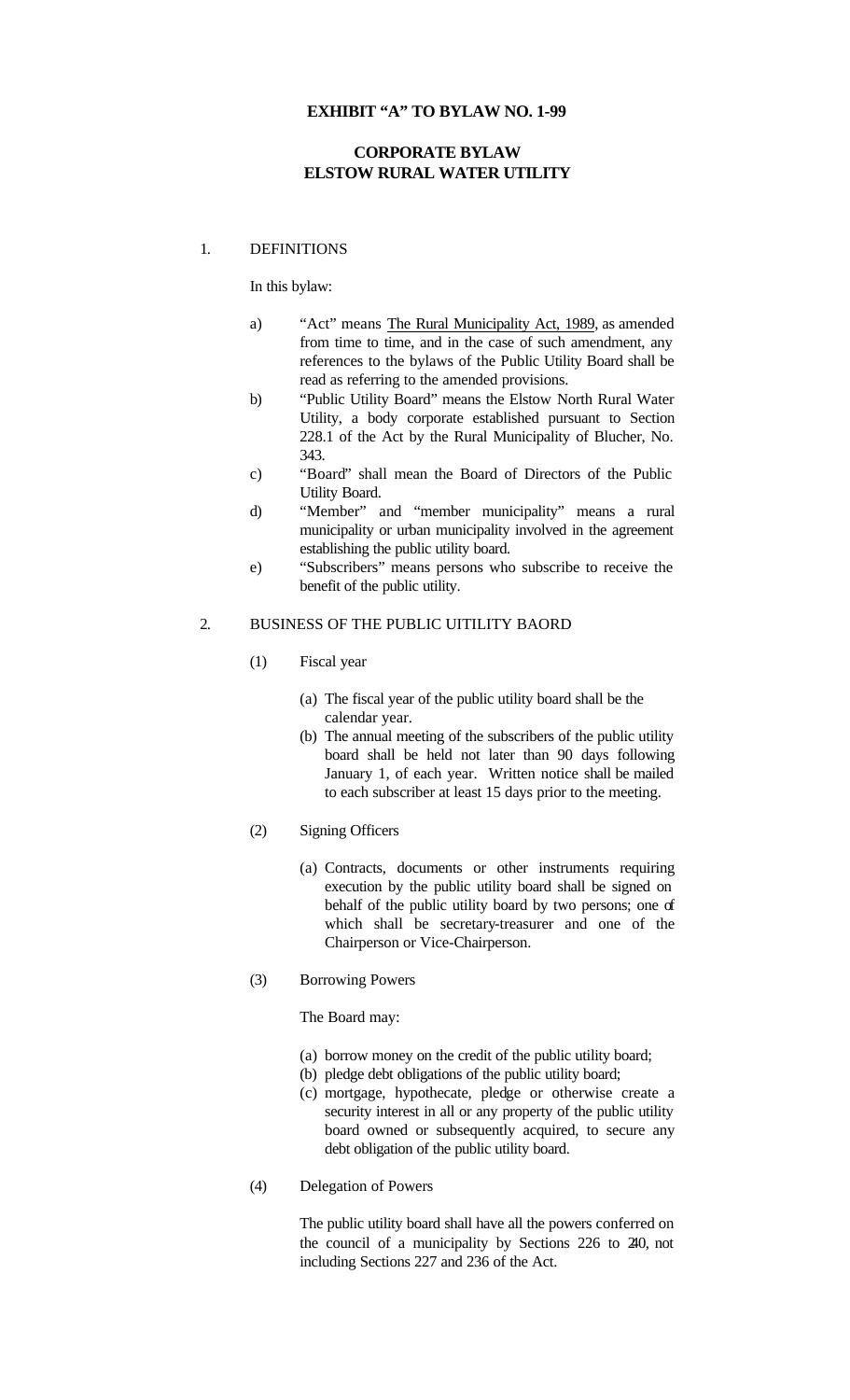## 3. AUDITORS

The board shall appoint an auditor pursuant to subsection 69(2) of the Act.

## 4. BOARD MEMBERSHIP

- 1. The Board shall consist of six members elected by the subscribers from their members. There shall be an additional member appointed yearly who is to be a member of the Council of the R. M. of Blucher. At each annual meeting, the subscribers shall elect from their members two members, each of whom shall be elected for a three-year term.
- 2. If the subscribers, at their annual meeting, fail to elect their members to fill all vacant board positions, the Council of the R. M. of Blucher shall make appointments to fill the positions.

### 5. BOARD DUTIES AND POWERS

- 1.
	- a) All Utility Board bylaws and amendments to be sent to all member municipalities when passed by the Utility Board.
		- b) Subscriber collection levy notice shall be forwarded to subscriber municipality prior to December 31, annually.

## 2. Board Appointments

The Board shall:

- (a) annually appoint a chairperson and vice-chairperson from among their number; and
- (b) appoint or hire a secretary-treasurer who may, but need not be, a representative
- (c) appoint or hire such other employees and advisors as it deems necessary.
- 3. Chairperson Duties

The chairperson shall preside at all meetings of the board which he/she is present.

4. Vice-Chairperson Duties

The vice-chairperson, in the absence of the chairperson, shall discharge the duties of the chairperson.

5. Secretary-Treasurer Duties

The secretary-treasurer shall:

- (a) attend and keep minutes of all meetings of the board;
- (b) have charge of the seal, if any, of the public utility board;
- (c) conduct the correspondence and have charge of all financial corporate records, books, papers and documents of the public utility board;
- (d) perform such other duties and exercise such other powers as are incidental to the office or as may be required, from time to time, by the board.